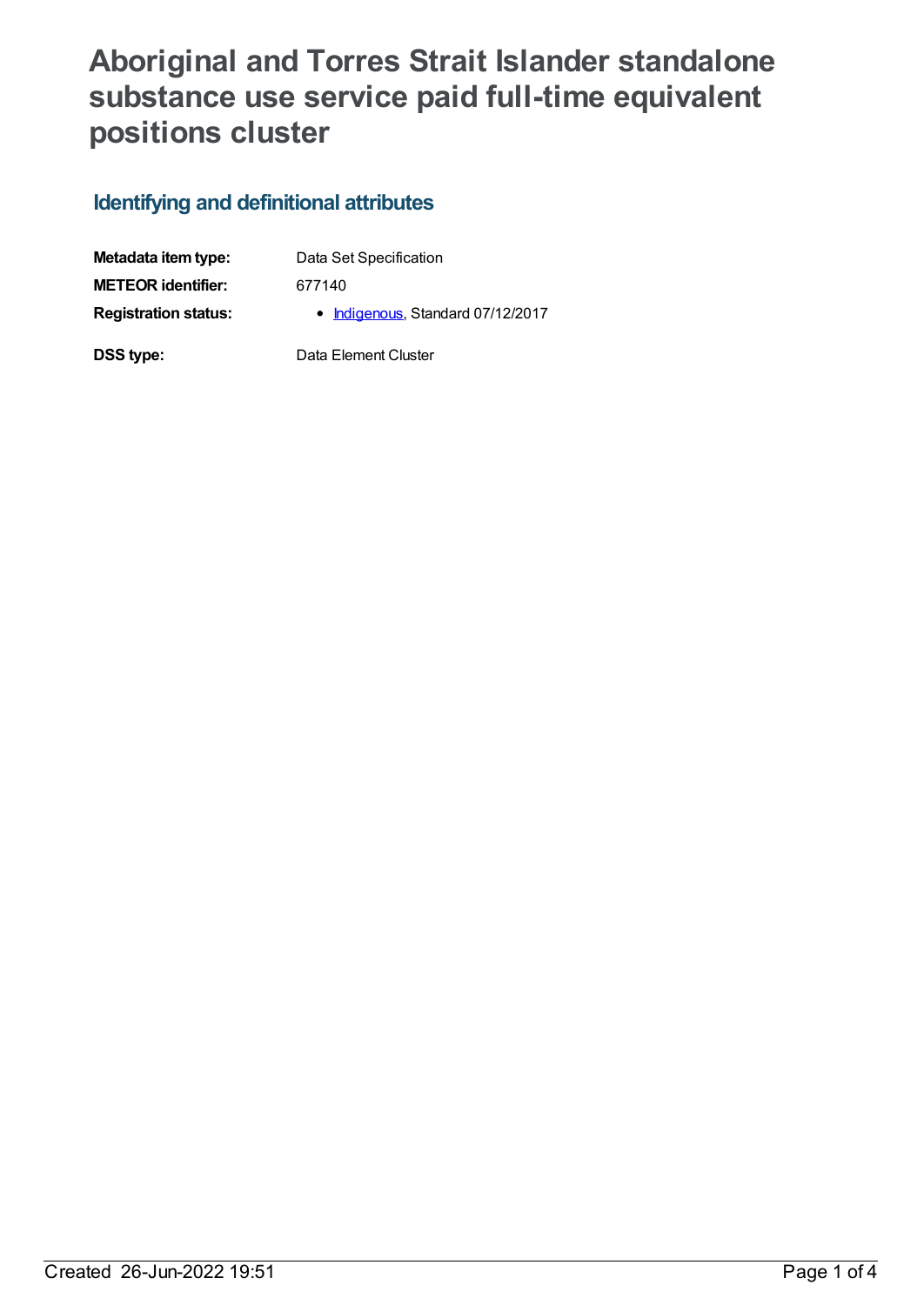**Scope:** The Aboriginal and Torres Strait Islander standalone substance use service paid full-time equivalent positions cluster describes the number and type of full-time equivalent (FTE) positions for which the standalone substance use service provider organisation paid wages and salaries as at the end of the reporting period.

> The FTE positions are further broken down by Indigenous status, and for Aboriginal and Torres Strait Islander health workers by sex and Indigenous status.

#### **Aboriginal and Torres Strait Islander standalone substance use FTE positions**

|                                                                           | Aboriginal<br>or Torres<br><b>Strait</b><br>Islander | Non-<br>Indigenous | Total  |
|---------------------------------------------------------------------------|------------------------------------------------------|--------------------|--------|
| CEOs/Administrators/Managers/Supervisors                                  | N[NNN]                                               | <b>N[NNN]</b>      | N[NNN] |
| Aboriginal and Torres Strait Islander Health<br><b>Workers Male</b>       | N[NNN]                                               | <b>N[NNN]</b>      | N[NNN] |
| Aboriginal and Torres Strait Islander Health<br>Workers Female            | N[NNN]                                               | <b>N[NNN]</b>      | N[NNN] |
| <b>Doctors</b>                                                            | N[NNN]                                               | <b>N[NNN]</b>      | N[NNN] |
| <b>Nurses</b>                                                             | N[NNN]                                               | <b>N[NNN]</b>      | N[NNN] |
| Substance misuse/drug and alcohol<br>workers/AOD counsellors              | N[NNN]                                               | <b>N[NNN]</b>      | N[NNN] |
| Social and emotional wellbeing staff (please<br>specify)                  | N[NNN]                                               | <b>N[NNN]</b>      | N[NNN] |
| Medical specialists/Other Allied Health<br>Professionals (please specify) | N[NNN]                                               | <b>N[NNN]</b>      | N[NNN] |
| Sexual health workers                                                     | N[NNN]                                               | N[NNN]             | N[NNN] |
| <b>Traditional healers</b>                                                | N[NNN]                                               | N[NNN]             | N[NNN] |
| Drivers/field officers                                                    | N[NNN]                                               | N[NNN]             | N[NNN] |
| Administrative support (e.g.<br>secretaries/receptionists)                | N[NNN]                                               | <b>N[NNN]</b>      | N[NNN] |
| Accountants/bookkeepers                                                   | N[NNN]                                               | N[NNN]             | N[NNN] |
| Information systems/data staff                                            | N[NNN]                                               | N[NNN]             | N[NNN] |
| Trainers/educators                                                        | N[NNN]                                               | <b>N[NNN]</b>      | N[NNN] |
| Cleaners/cooks/gardeners                                                  | N[NNN]                                               | N[NNN]             | N[NNN] |
| Night watchman/security guard                                             | N[NNN]                                               | N[NNN]             | N[NNN] |
| Other staff (please specify)                                              | N[NNN]                                               | N[NNN]             | N[NNN] |

### **Collection and usage attributes**